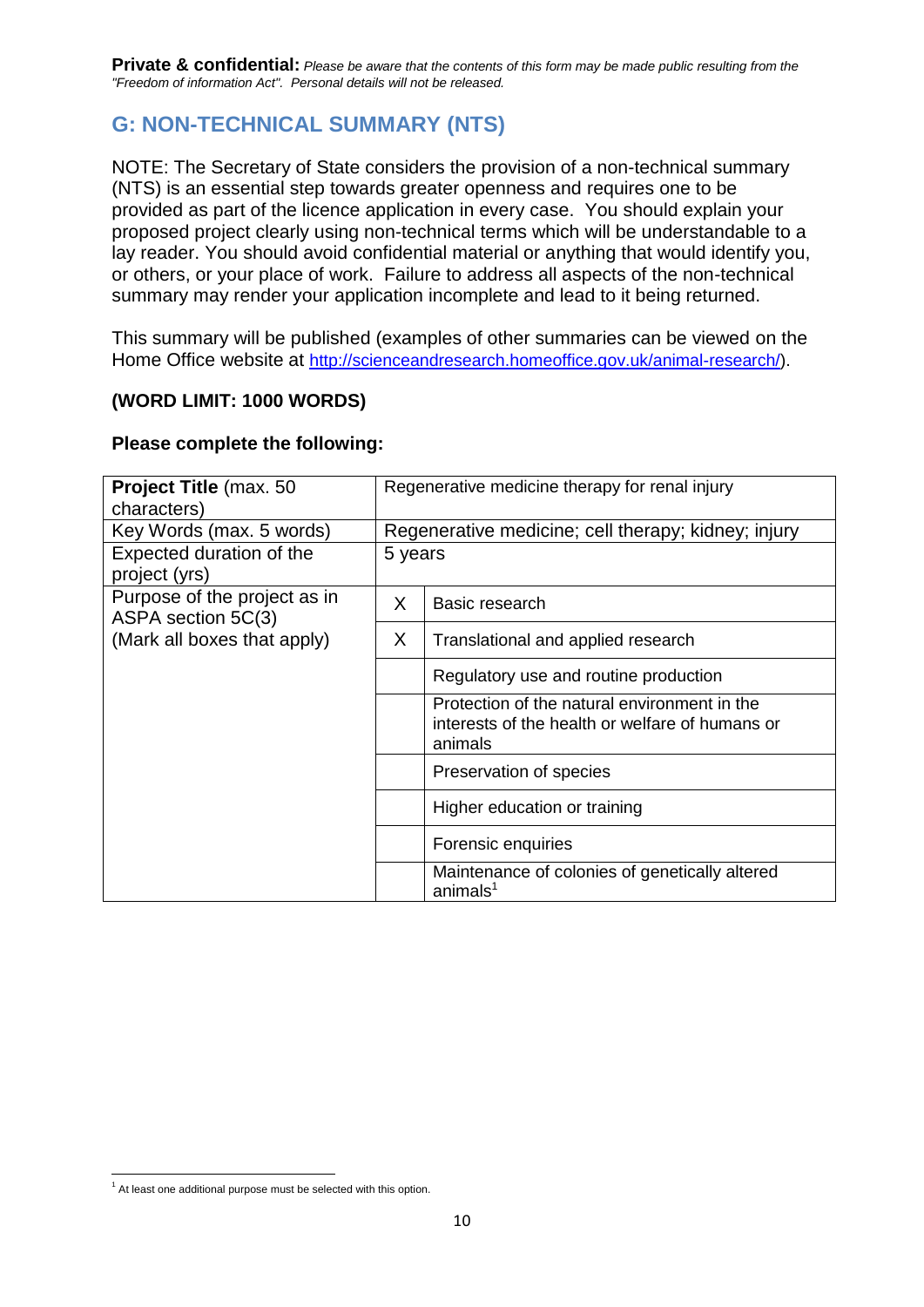| Describe the objectives of the<br>project (e.g. the scientific<br>unknowns or scientific/clinical<br>needs being addressed)                                            | Donated kidneys frequently have to be transported to<br>the recipient. During this period of storage, the kidney<br>will be damaged. Healthy kidneys can recover quite<br>quickly, but kidneys from older donors often do not<br>recover enough function to make them worth<br>transplanting. Therefore potential donor organs are<br>being discarded.                                                                                                                                                                                                                                                                                        |  |  |
|------------------------------------------------------------------------------------------------------------------------------------------------------------------------|-----------------------------------------------------------------------------------------------------------------------------------------------------------------------------------------------------------------------------------------------------------------------------------------------------------------------------------------------------------------------------------------------------------------------------------------------------------------------------------------------------------------------------------------------------------------------------------------------------------------------------------------------|--|--|
|                                                                                                                                                                        | We aim to develop a new treatment which involves<br>injecting cells isolated from the recipient's own body<br>fat into the donor kidney to improve the kidney's rate<br>of recovery. We have shown that these fat-derived<br>cells can improve the function of an injured kidney in<br>animals. We now need to establish the safety of this<br>treatment: do the cells remain in the kidney or do they<br>migrate elsewhere in the body? If they leave the<br>kidney do they form tumours or damage other<br>organs?                                                                                                                          |  |  |
| What are the potential benefits<br>likely to derive from this<br>project (how science could be<br>advanced or humans or<br>animals could benefit from the<br>project)? | In the UK there are over 25,000 patients whose lives<br>are being sustained by kidney dialysis. A kidney<br>transplant would improve the quality of life and<br>survival of these patients dramatically. However there<br>is a shortage of donor organs which means that many<br>patients will not receive a new kidney. One solution is<br>to use 'extended criteria donor' (ECD) kidneys. These<br>kidneys tend to come from donors >60 years in which<br>there has been a delay between death and<br>transplantation. Consequently, ECD kidneys are at<br>greater risk of subsequently failing which makes them<br>an unattractive option. |  |  |
|                                                                                                                                                                        | If we can show that cells derived from body fat<br>improve the recovery of injured kidneys without<br>causing harm to the animal, then we can progress<br>towards a clinical trial in human volunteers. We are<br>working with a transplant surgeon who will use an<br>approved device to isolate cells and inject them into<br>ECD kidneys in a 'first in man' clinical trial. Thus we<br>anticipate that the proposed animal work will have<br>direct clinical benefit in the next 5 years.                                                                                                                                                 |  |  |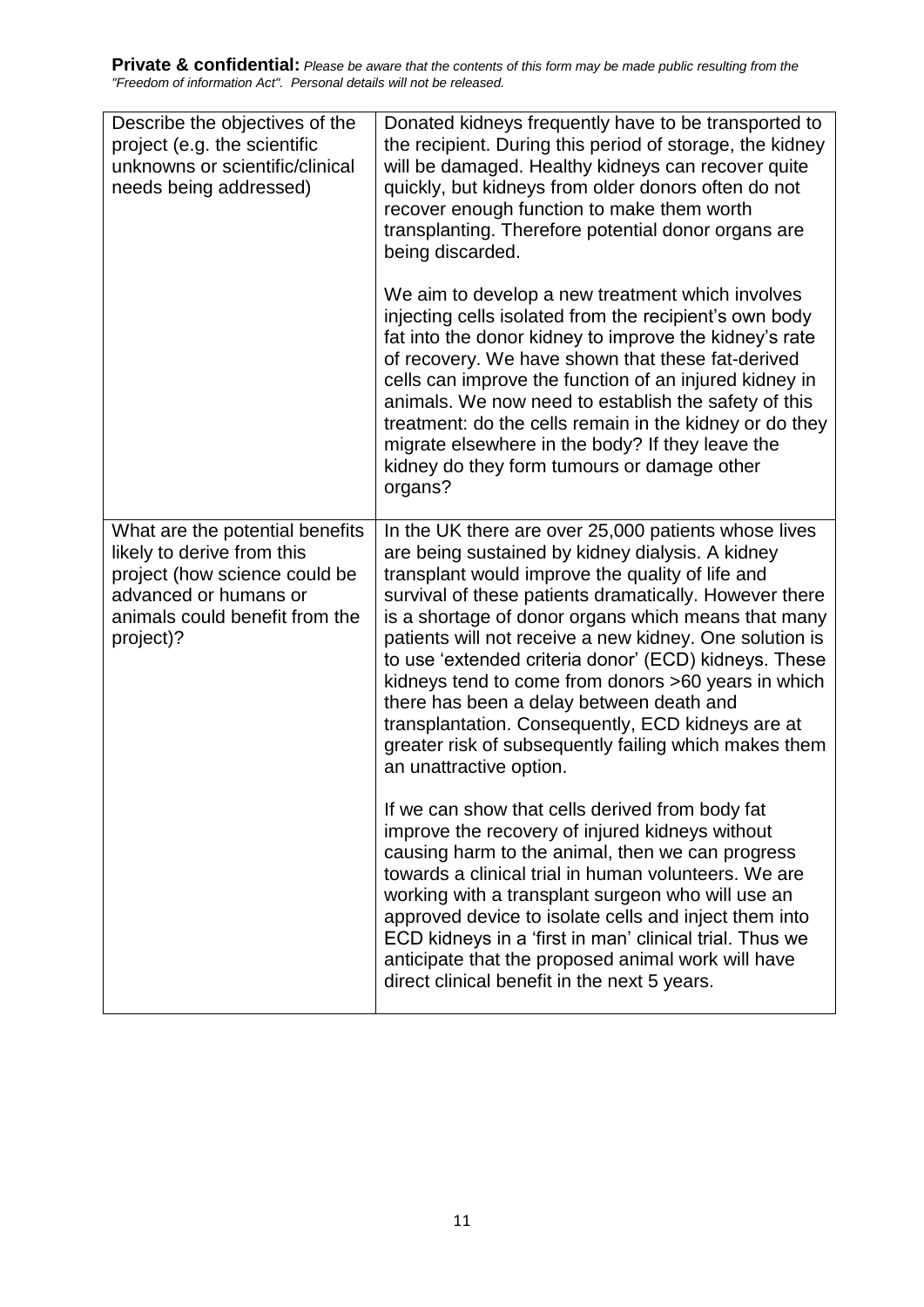| What species and<br>approximate numbers of<br>animals do you expect to use | We have requested authority for 5 years.<br>We will use rats for the planned experiments. The                                                                                                                                                                                                                                                                                                                                                                                                                                                                                                                                                 |  |  |  |
|----------------------------------------------------------------------------|-----------------------------------------------------------------------------------------------------------------------------------------------------------------------------------------------------------------------------------------------------------------------------------------------------------------------------------------------------------------------------------------------------------------------------------------------------------------------------------------------------------------------------------------------------------------------------------------------------------------------------------------------|--|--|--|
| over what period of time?                                                  | majority of the animals will be standard laboratory<br>rats. We will also use rats that have been genetically<br>modified to make the protein found in fireflies which<br>makes them glow. If we inject cells from the 'glowing'<br>rats into the kidneys of normal animals we can easily<br>track where the cells go using an imaging device. In<br>addition, we will use rats with a compromised<br>immune system to test the safety of the cell<br>treatment, as transplant patients will be taking<br>immunosuppressant drugs which in turn could<br>increase the risk of tumour formation.<br>The total number of rats required $= 1080$ |  |  |  |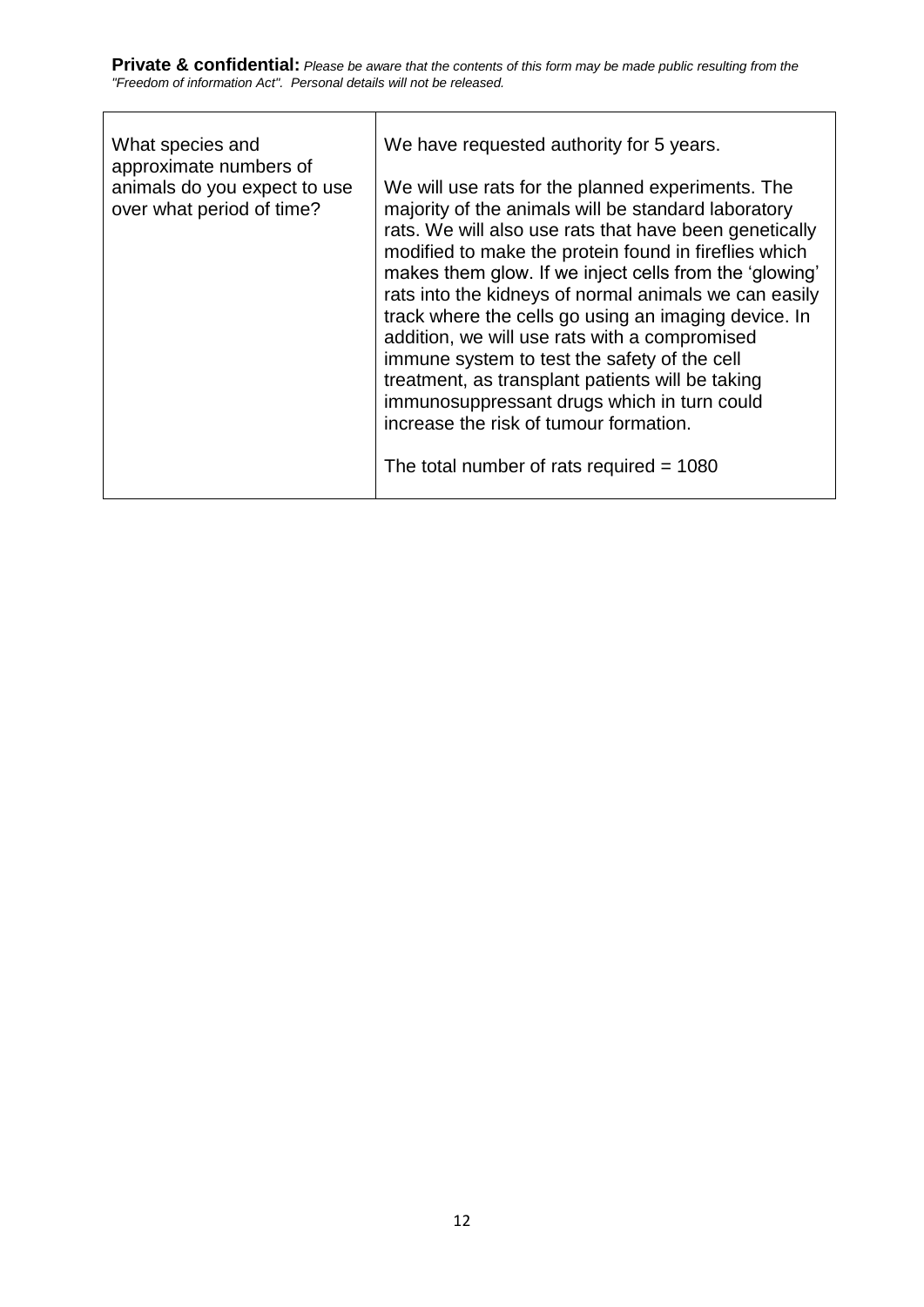| In the context of what you<br>propose to do to the animals,<br>what are the expected adverse<br>effects and the likely/expected<br>level of severity? What will<br>happen to the animals at the<br>end? | The main cause of harm to a donor kidney in storage<br>is a lack of oxygen. In order to recreate this condition<br>in an animal model we will use an experimental<br>approach called ischaemia reperfusion injury (IRI).<br>This is performed under anaesthesia and involves<br>temporarily clamping the blood vessels that supply<br>one of the animal's kidneys, so that blood flow is<br>stopped. IRI causes damage to one of the kidneys;<br>however because the second kidney remains intact<br>the risk of death due to kidney failure is low.                                                                                                                                                                                                                                                                            |  |  |
|---------------------------------------------------------------------------------------------------------------------------------------------------------------------------------------------------------|---------------------------------------------------------------------------------------------------------------------------------------------------------------------------------------------------------------------------------------------------------------------------------------------------------------------------------------------------------------------------------------------------------------------------------------------------------------------------------------------------------------------------------------------------------------------------------------------------------------------------------------------------------------------------------------------------------------------------------------------------------------------------------------------------------------------------------|--|--|
|                                                                                                                                                                                                         | In order to introduce the therapeutic cells into the<br>injured kidney, we need to inject the cells directly into<br>the renal artery. This can be achieved in two ways;<br>however both carry the risk of substantive blood loss<br>as they involve creating a hole in a blood vessel<br>under high pressure. We will perform a small pilot<br>study to establish which method carries the least risk<br>in our hands. Some risk remains that there will be<br>blood loss which cannot be controlled during the<br>operation. If that occurs, the animal will be killed<br>without being allowed to recover from the<br>anaesthetic. In some animals blood loss may be<br>controlled, only for there to be subsequent internal<br>bleeding upon recovery from the anaesthetic. Should<br>this occur the animal will be killed. |  |  |
|                                                                                                                                                                                                         | The cells that we will inject into the damaged kidney<br>are expected to help repair the injuries, so their<br>overall effect should be beneficial. If the cells leave<br>the kidney we do not anticipate that they will cause<br>any harm in normal rats. As transplant patients will be<br>taking drugs to suppress their immune system, we<br>will also establish what happens to fat-derived cells<br>injected into rats with compromised immune systems.<br>We know that transplant patients have a greater risk<br>of developing cancer, so there is a risk that the<br>injected cells may form a tumour in the<br>immunocompromised rats. We will monitor the rats<br>for up to 6 months to see if there is a greater risk of<br>tumour formation; if this occurs the animal will be<br>killed.                          |  |  |